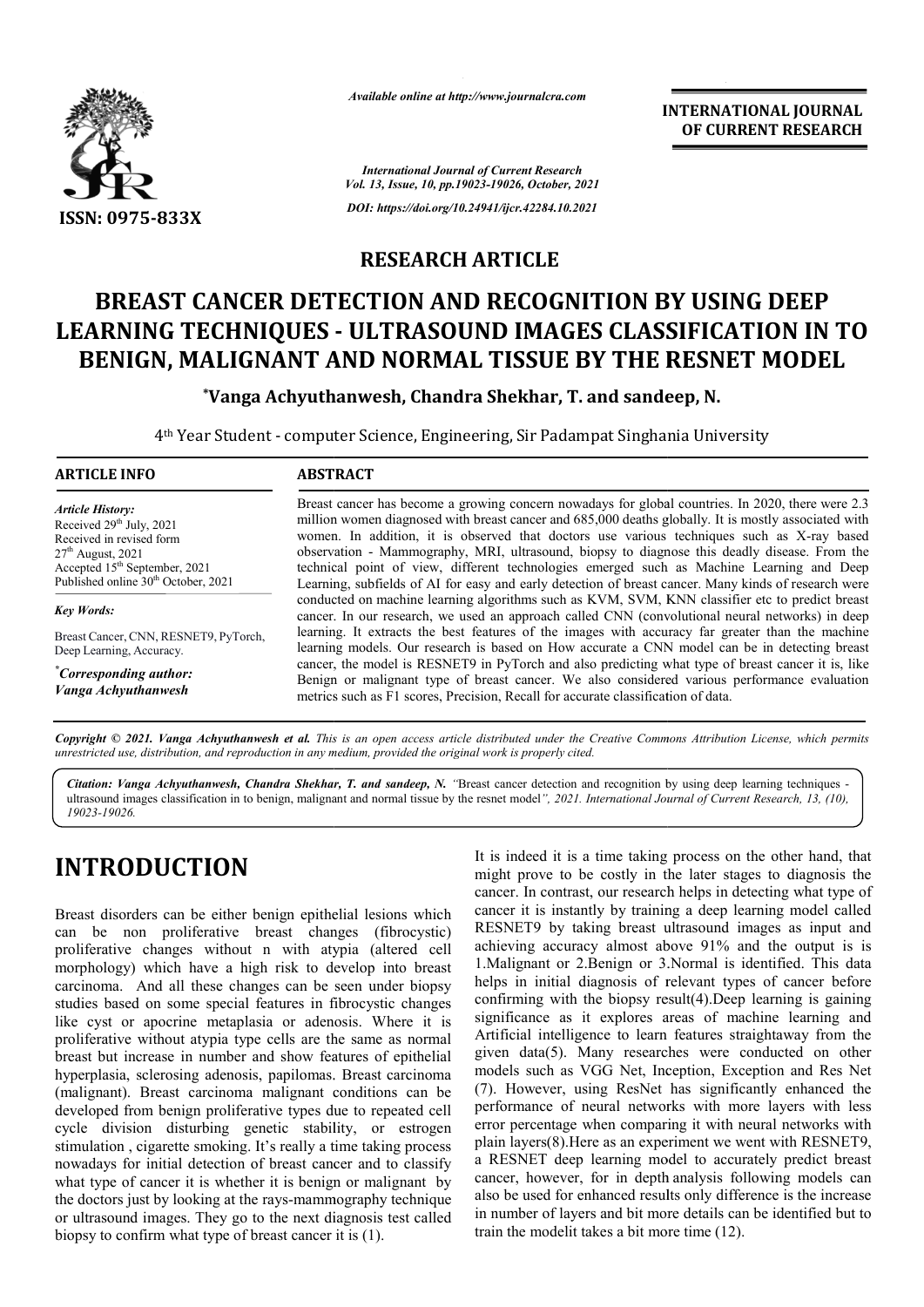To complete the training fast and to check the accuracy we are using ResNet9 over others as it is easy to train and achieving greater accuracy. We are successful in achieving an accuracy of 90% in detecting breast cancer and type of breast cancer compared with MobileNet(58%),inception V3(83%) according to the paper "Breast cancer detection using deep learning technique" by shweta K,spoorthi M,Sindhu S S, chaitra D(18).

- ResNet50V2
- ResNet101V2
- ResNet152V

#### **Advantages compared to other models**

Networks with large numbers of layers can be trained easily without increasingthe training error percentage.

ResNets help in tackling the vanishing gradient problem using identity mapping.

Deep learning is the subset of machine learning and on the other hand it is the subset of artificial intelligence.It was inspired from the inner structure of the human brain to think like humans and find the accurate conclusions from the given data. It uses a multilayer structure called neural networks. It contains 3 layers named as input layer, output layer and hidden layer where it performs mathematical computations on the input data. Neural network is the system of neurons. The neuron sets the input fields such as set of weights, and an activation function thenthe neuron translates that input into single output , which can be taken as input as another layerof neurons..For the classification of the breast cancer dataset, Convolution Neural Network is used. Convolutional Neural Network is used to classify the images i.e for the classification purpose. It takes the images of the breast cancer dataset as an input. CNN takes the images asan input associated with their corresponding weights. The weights are adjusted to minimize the error and enhance the performance. CNN contains many layers such as convolution layer, pooling layer, ReLU layer and fully connected layer. In the convolution layer, a feature map is used to bring out the features of the given image and makes the original image more compact. Pooling layer is used to minimize the dimensions of the image. The ReLU layer is used as an activation function in which it checks if the value of the activation function is present in a given range or not. Fully connected layer is the last layer of the model. It combines the results of all layers and applies the softmax function to give the probability to each class of the output.

#### **Literature Review**

Deep Learning to Improve Breast Cancer Detection on Screening Mammography by Li Shen,Laurie R.Margolies, Joseph H. Rothstein, Eugene Fluder, Russel McBride & Weiva Sieh. They used a VGG model and ResNet 50 model to detect breast cancer using mammography datasets.The accuracy achieved in ResNet50 was 86% and VGG was about 85%. "Breast cancer detection using deep learning technique" by shweta K,spoorthi M,Sindhu S S, chaitra D.They evaluated different models Such as MobileNet,Inception V3, where they found that InceptionV3 achieved an accuracy of 83% whereas Mobilenet 58% in detecting the breast cancer."A review paper on Breast Cancer Detection Using Deep learning" by Kumar Sanjeev Priyanka-2021.In this paper the author expressed the importance of Deep learning and CNN is the most popular technique to classify images compared to the machine learning

algorithms such as KNN, SVM, naive bayes etc(13)."Whole Mammogram Image Classification with Convolutional Neural Networks" by Nathan Jacobs, Jinze Liu and Erik Y. Han, 2017. They experimented with 7 various CNN architectures and concluded that combining both data augmentation and transfer learning methods with a convolutional neural network is the most effective and efficient way in improving classification performance. Different features affect performance of the classifier so it is important to extract the useful features that are able to differentiate between benign and malignant classes. On the other hand, The architecture of neural networks affects the overall performance of the classification. The architecture with more hidden nodes consistently improves the classifier performance. Let us say 100 hidden nodes increases the performance by 10% compare to the architecture with only 3 hidden nodes regardless of the input feature given into the classifier

## **METHODOLOGY**

#### **RESNET architecture**



The ResNet (Residual Network) was introduced after CNN (Convolutional Neural Network). Additionallayers are added to a deep neural network(DNN) to improve accuracy and performance and are useful in solving complex problems. The intuition was that these layers would progressively learn the features. But it has been found that there is a maximum threshold for depth with the traditional Convolutional neural network model. That is with adding more layers on top of a network, its performance degrades. This problem of training very deep networks has been alleviated with theintroduction of ResNet or residual networks.

## **The following diagram illustrates a residual block, where:**

 x is the input to the ResNet block—output from previous layers

 $F(x)$  is a small neural network with several convolution blocks

**Dataset collection & preprocessing:** The available dataset was a total of ultrasound images with 3 categories mixed together they were benign, malignant, normal were divided into batches of size and each batch size was 128 as it helps the model to train fast.original image size was 512 X 512 it was converted to 64 X 64.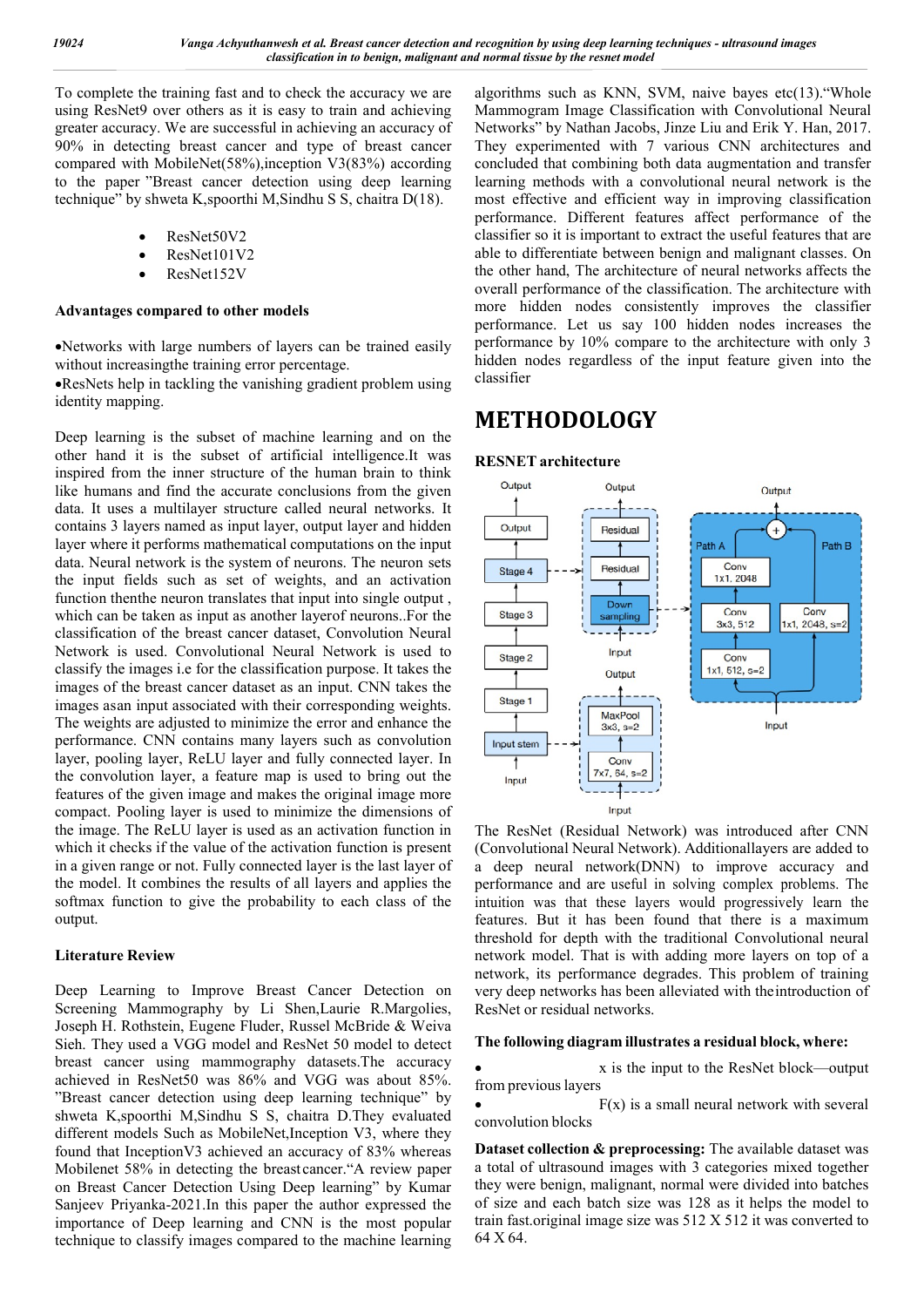



**Training:** The batches were trained accordingly by the model and the parameters were number of epoch,learning rate,optimizer and GPU was used for better results as it helps in fast computation when dealing with pictures almost 10% accuracy difference can be found while using and not using GPU-"cuda".

## **RESULTS**

Satisfactory results has been obtained using the RESNET9 model with 90% accuracy and model was almost successful in predicting whether cancer exists or not and what type of cancer it is which is far greater than the reference articles. Surprisingly, it was found that changing the optimizers between Adam and SGD simultaneously with the change in learning rates helped the model to achieving greater accuracy.



**Accurately predicting the type of breast cancer**

By having constant optimizer and learning rate it achieved an accuracy just above 80% but with constant changing it was successful in achieving accuracy of 90% with less data loss. The training was done for 50 epochs and desirable results obtained at last. Clearly from below pictures it can be seen that RESNET model works well with changing parameters for same training epochs

#### **Conclusion**

In this paper we proposed how accurate and effective a RESNET deep learning model can be in predicting the breast cancer with minimal errors on ultrasound image dataset and how changing parameters affect the overall accuracy and data loss compared to not changing the parameters of the model. It is always preferable to detect the cancer in early stages so that it can be cured easily. The model achieved an accuracy of 90% in detecting the breast cancer and also what type of breast cancer it is.

## **REFERENCES**

- 1. "On the need for biopsy confirmation at suspected first recurrence of cancer" David M Mintzer 1, Bernard A Mason
- 2. Poorolajal, J., et al., Breast cancer screening (BCS) chart: a basic and preliminary model for making screening mammography more productive and efficient. J Public Health (Oxf), 2017: p. 1-8.
- 3. Z. Jiao, X. Gao, Y. Wang, and J. Li, "A deep feature based framework for breast masses classification," Journal of Neurocomputing, vol. 197,pp. 221-231, 2016.
- 4. J. Arevalo, F. A. González, R. Ramos-Pollán, J. Oliveira, and M. A.Lopez, "Representation learning for mammography mass lesion classification with convolutional neural networks," Comput. Methods Program Biomed, vol. 127, pp. 248-257, 2016.
- 5. Deng, L., Yu, D.: Deep Learning: Methods and Applications. Now publishers, Boston (2014).
- 6. Krizhevsky, A., I. Sutskever, and G.E. Hinton. Imagenet classification with deep convolutional neural networks. in Advances in neural information processing systems. 2012.
- 7. Image Net: VGG Net, Res Net, Inception, and Xception with Keras by Adrian Rosebrock on march 20,2017
- 8. Riaz ullah khan, Xiasong Zhang, Rajesh Kumar, Emelia Opoku:"evaluating the performance of RESNET model based on Image Recognition
- 9. Deep Learning to Improve Breast Cancer Detection on Screening Mammography by Li Shen, Laurie R. Margolies, Joseph H. Rothstein, Eugene Fluder, Russel McBride & Weiva Sieh.
- 10. Kui YI, Yue-Hua DING, "32-bit RISC CPU Based on MIPS", International Joint Conference on Artificial Intelligence 2009.
- 11. Mrs. Rupali S. Balpande, Mrs. Rashmi S. Keote, "Design of FPGA based Instruction Fetch and Decode Module of 32-bit RISC (MIPS) Processor '', International Conference on Communication Systems and Network technologies, 2011.
- 12. An overview of ResNet and its Variants by Vincent Fengjuly 16,2017
- 13. "A reiew paper on Breast Cancer Detection Using Deep learning" by Kumar Sanjeev Priyanka-2021